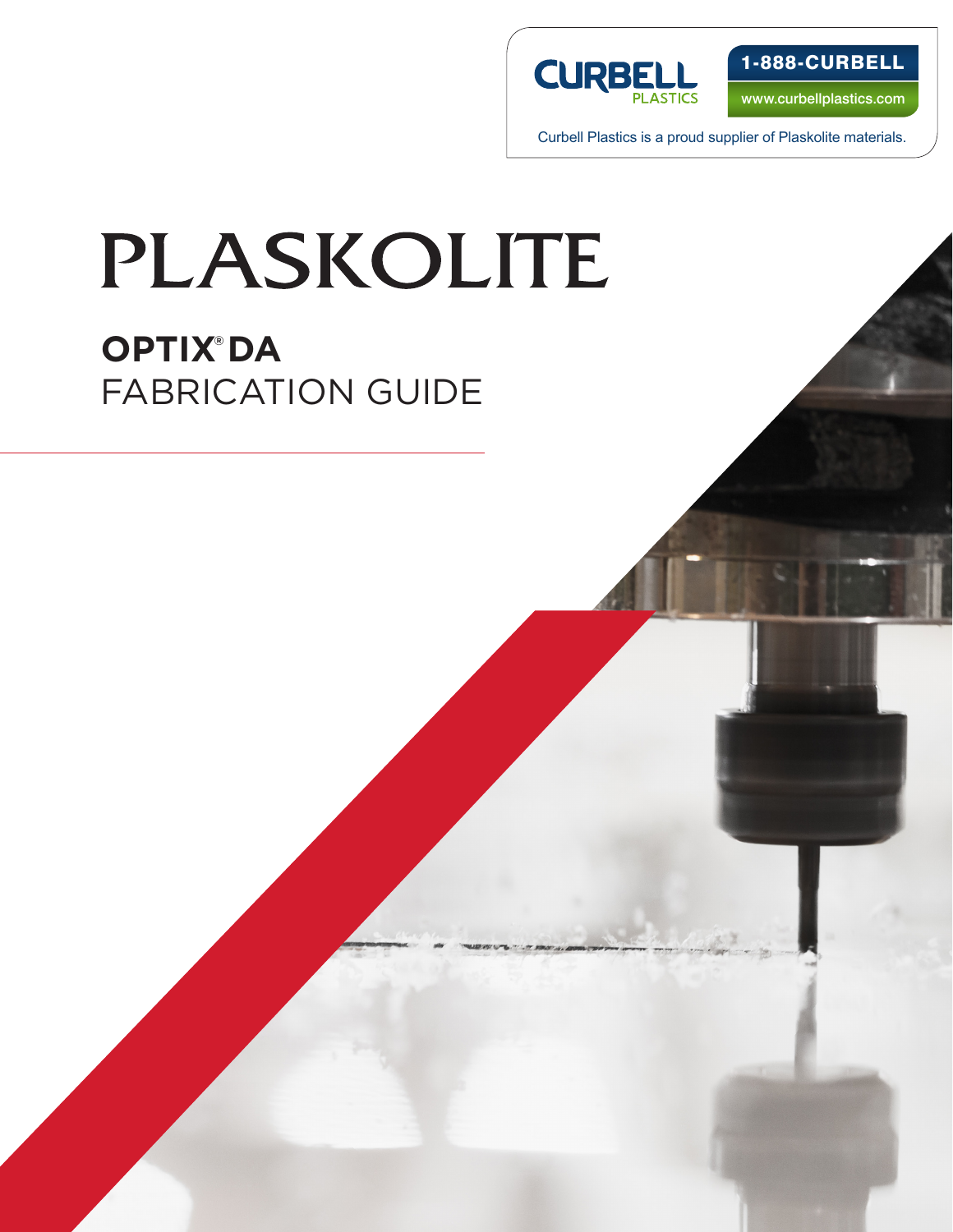## STORAGE

OPTIX-DA should be stored horizontally on a flat surface. The sheet should remain well-wrapped in plastic at all times in order maintain cleanliness and to avoid moisture absorption. OPTIX-DA should never be stored outdoors or in areas of high heat or moisture. Improperly stored sheet may lead to warpage or bow.

#### **CLEANING**

The printable surface of OPTIX-DA should not require additional cleaning or treatment prior to printing. Cleaning agents may ultimately affect ink adhesion and appearance. If minor cleaning is necessary, a mixture of water and isopropyl alcohol (IPA) (30% max.) may be used, taking care to minimize the contact time with the sheet. To avoid scratching the surface, use a soft lint-free cloth or sponge for cleaning.

#### ADHESION PROMOTERS

Adhesion promoters are not necessary and should not be used on OPTIX-DA.

## STATIC CONTROL

There are many different ways in which static electricity can be minimized prior to printing.

- 1. Relative humidity levels should ideally be greater than 50% in the area of printing.
- 2. Place the sheet on the printer bed or some other grounded surface before removing the masking film.
- 3. Use active ionizing wands, bars, or air blowers to dissipate static.
- 4. Position passive static control methods, including Static String™ or tinsel, at the inlet of the printer.
- 5. Wiping the sheet surface with a soft rag and a mixture of water/IPA (30% max.) may also reduce static. Avoid using commercial cleaners or anti-static solutions, as these may affect ink adhesion and print quality.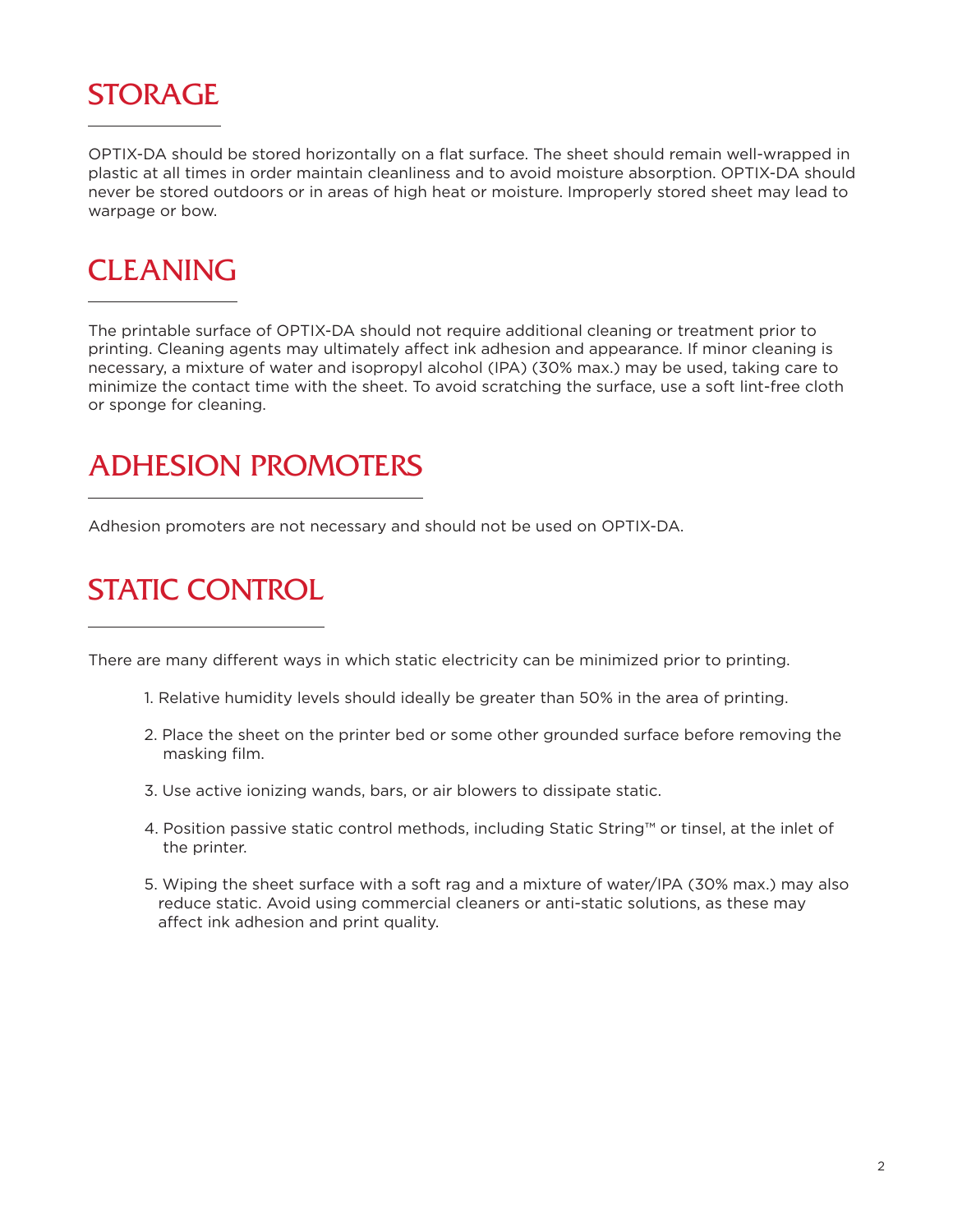# SAW CUTTING

OPTIX-DA can be saw cut using the same parameters for standard acrylic. Commercially available saw blades designed for cutting plastics are recommended. Alternate-tooth or triple-chip (carbidetip) blades generally work best. When saw cutting, the blade should protrude approximately ¼" above the sheet. For best results, the printed surface should face upwards on table saws to avoid potential chipping of the ink.

#### ROUTER CUTTING

OPTIX-DA can be router cut using the same routing parameters suggested for standard OPTIX acrylic. Single "O-flute" (straight) carbide bits work well at feed rates of 180 – 300 in/min and spindle speeds of 18,000 – 24,000 RPM.

#### LASER CUTTING

OPTIX-DA can be laser cut using parameters typical for extruded acrylic sheet. Although laser cutting provides great convenience and highly-polished edges, the process also induces higher stress levels in the acrylic substrate. If possible, an annealing cycle may be beneficial to reduce stress levels after laser cutting. If laser cut edges are not annealed, special precaution must be used to prevent chemical exposure along the edges of the sheet. When possible, it's best to avoid printing directly to the edge of a laser cut sheet.

#### DRILLING

Modified drill bits, or drill bits designed for drilling plastics, are recommended. Rotational speeds of 500 – 2,000 RPM should provide acceptable results. To prevent chipping or cracking, it is recommended that a backing material, such as another piece of acrylic, be used at the exit side of the drilled hole.

#### POLISHED & EDGE FINISHING

Flame polishing is not recommended, but other mechanical edge finishing equipment can be used to create clean or polished edge surfaces. The sheet edges can also be hand sanded and buffed.

#### LINE BENDING

OPTIX-DA can be line bent similarly to standard acrylic sheet. For best results, use a heat strip that is at least as wide as the bending radius and keep the bending length no longer than 24-inches to avoid potential bowing. When using strip heaters, the majority of the heat should be focused on the non-printable side.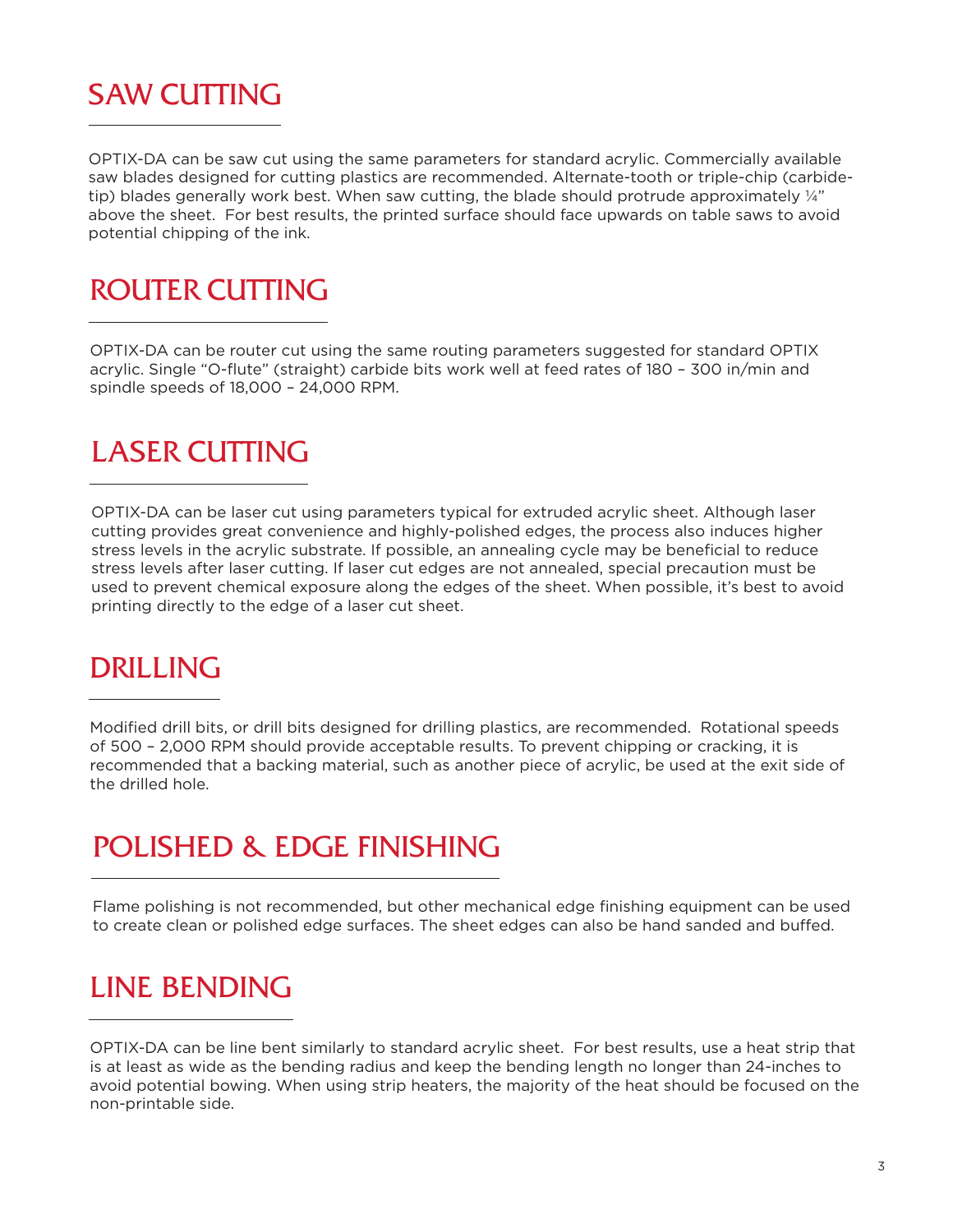## THERMOFORMING

OPTIX-DA can be thermoformed, but large draw ratios or excessive stretching should be avoided. The sheet should be formed within the recommended temperature range of 270˚F - 350˚F.

#### EXPANSION & CONTRACTION

Dimensional changes to the sheet may occur due to both temperature change and moisture absorption. It is advised to allow for at least 0.3% expansion for interior applications in order to avoid bow or warp.

#### **MOUNTING**

There are a variety of methods for mounting OPTIX-DA. If using adhesives, it is imperative to test the compatibility of the product to both the ink and the acrylic substrate. When mechanically fastening OPTIX-DA, allow for expansion and contraction and make sure that fasteners are not over-tightened. For screw/bolt mountings, soft washers are recommended.

For stand-off mounting, thicker gauges of OPTIX-DA provide better rigidity and can help reduce undesirable movement in the material. Holes for stand-offs should be oversized so that there is room for the sheet to expand.

#### **CEMENTING**

Traditional solvent cements, including Weld-on #4 (Sci-Grip #4), may be used to bond OPTIX-DA. However, the printable surface will not bond in the same way as standard acrylic, so solvent cementing the printable surface is not recommended.

#### SCRATCH REMOVAL

Minor scratches in the non-printable surface of OPTIX-DA can be often be removed using commercially available plastic polishes.

#### OUTDOOR USE

Due to the unique polymer formulation of OPTIX-DA, outdoor use is generally not recommended. However, in situational short-term applications, OPTIX-DA may be used with precautions to minimize exposure to sunlight.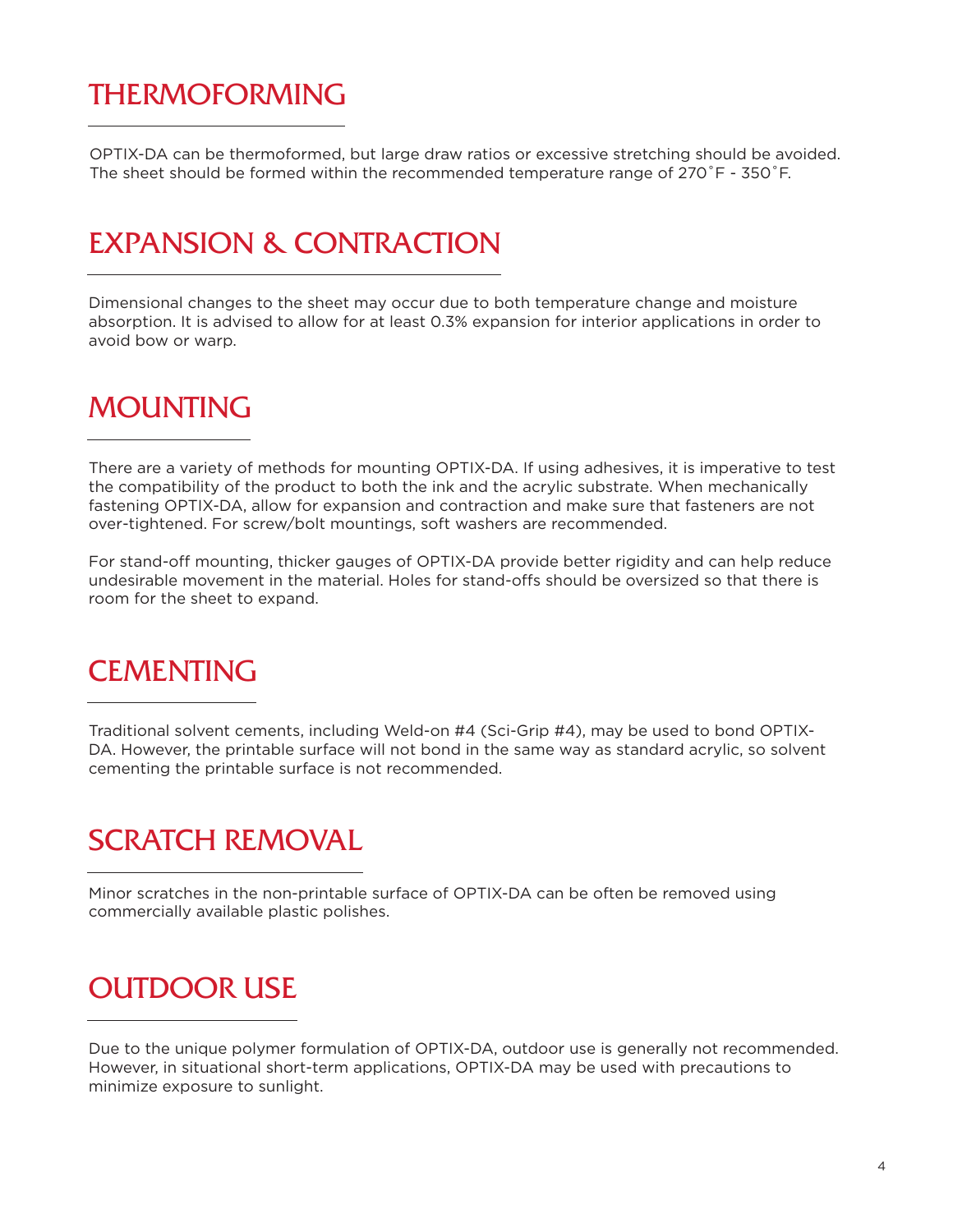# TROUBLESHOOTING SUGGESTIONS

| Poor Ink Adhesion              | Verify that the printing is on the indicated "printable" side.                                                                                                                                                          |
|--------------------------------|-------------------------------------------------------------------------------------------------------------------------------------------------------------------------------------------------------------------------|
|                                | Adjust printer settings for optimal curing (airflow, head gap,<br>number of passes, ink density etc.).                                                                                                                  |
|                                | Verify that UV output is sufficient and that lamps are clean<br>and properly maintained.                                                                                                                                |
|                                | Clean or remove surface dust, oils, and fingerprints. A mixture<br>of water/isopropyl alcohol should provide adequate cleaning.<br>Avoid using commercial cleaners or other products that may<br>leave subtle residues. |
|                                | Check with ink supplier for proper ink chemistry. An alternate<br>ink set may be required.                                                                                                                              |
| Ink Cracking                   | Replace old or poor quality inks                                                                                                                                                                                        |
|                                | Ink is over-cured. Reduce UV intensity or increase speed.                                                                                                                                                               |
| Misting/Overspray              | Reduce static levels on the sheet prior to printing.                                                                                                                                                                    |
| Warping/Bowing<br>in the Field | Adjust mounting method to allow for more expansion due to<br>temperature or moisture absorption.                                                                                                                        |